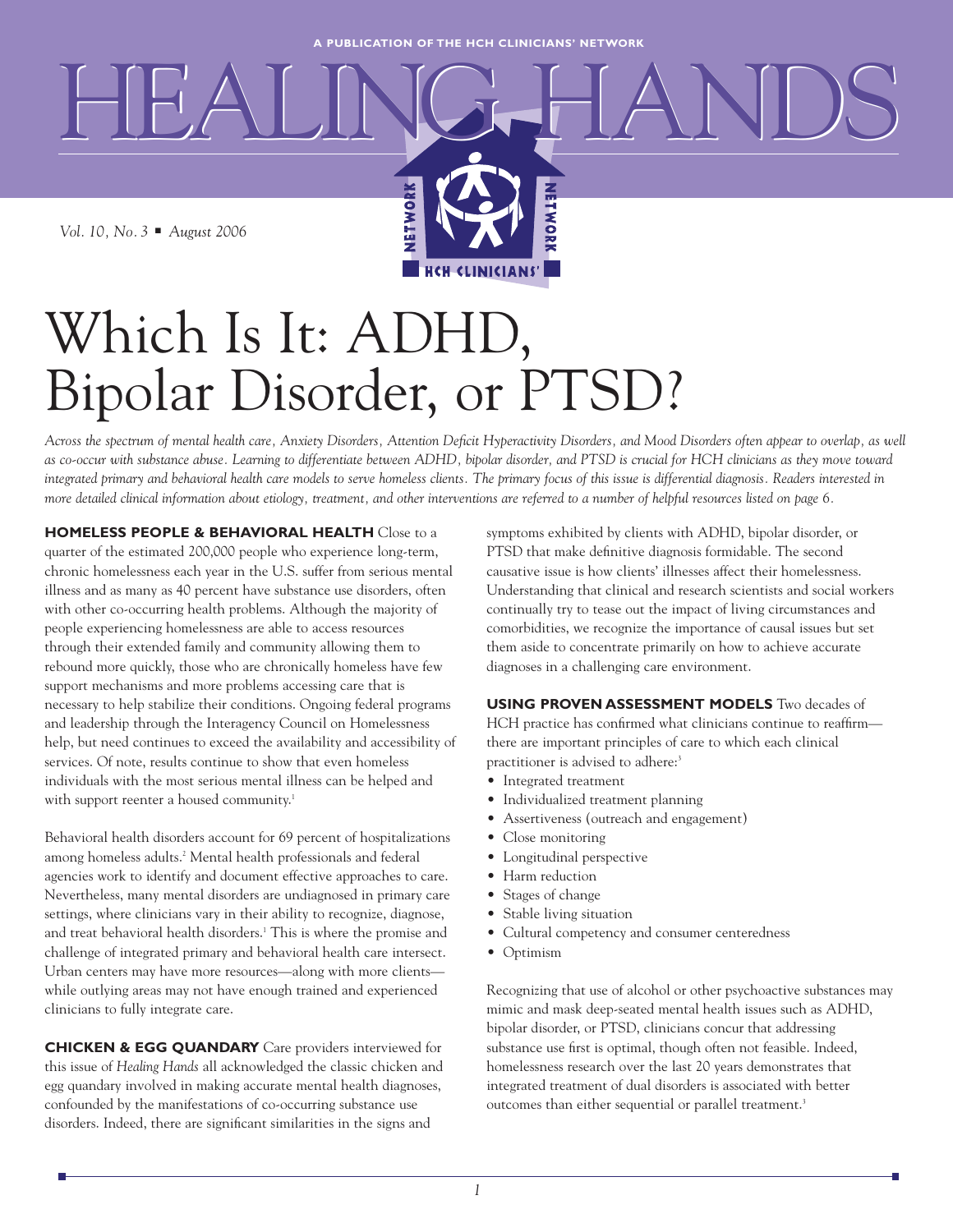When a client is agitated, disoriented, and out of control, don't assume anything. "Observe, question, and listen," advises **Erin Cobb, MSW, LISW-CP**, a social worker with the Homeless Veteran Program, Ralph H. Johnson VA Medical Center in Charleston, SC. "If it's substance abuse, you'll most likely smell alcohol, see bloodshot eyes, or notice burned lips from crack pipes." And that opens a specific line of questioning that can lead to referrals for necessary resources. Having spent over six years working at a private homeless clinic with HCH connections, Cobb knows the value of a detailed medical history. "Veterans are really wonderful about responding to questions," she says. "They know from their military regimentation that you have to answer the questions before moving to the next step."

The VA Access to Care program strives to smooth the pathways to care and provides a 28-day substance use treatment program as a starting point. "But there is no cookie cutter mold to use in diagnosis and care," says Cobb. "Clinicians who work with homeless individuals must redefine their notion of success with every client. You absolutely must work with the individual, where that person is at that moment."

**Claudio Cabrejos, MD, MPH**, a psychiatrist with Family Health Centers of San Diego, works with clients in the Depression Project, Homeless Clinic, HIV Clinic, and Family Clinic. "The signs and symptoms of ADHD, bipolar disorder, and PTSD differ but often overlap—particularly a lack of concentration and poor memory," he says. "We use a walk-in clinic system because even though clients have scheduled appointments, many only come back after 2 to 3 weeks when they are running out of meds. Ongoing follow-up varies from patient to patient. Some seek help and come back readily, but with all you have to develop rapport."

Realizing that a comprehensive diagnosis of mood and anxiety disorders is challenging in the best of circumstances, "the clinician must always look for patterns and clues" according to **Karen Swartz, MD**, a psychiatrist in the Affective Disorders Consultation Clinic at The Johns Hopkins Hospital. "There are no 'a-ha!' moments. Clinical psychotherapy has no tests to rule out one diagnosis over another. You must use observation and history on a continuing basis. It is important to establish a longitudinal relationship with the client so you can revise care based on new information."

Clinical practice standards such as these continue to set parameters for quality care in a primary care setting. The following sections review symptomology and clinical research specific to establishing differential diagnoses for ADHD, bipolar disorder, and PTSD.

# **ATTENTION DEFICIT HYPERACTIVITY DISORDER**

ADHD is generally described as a chronic biological disorder of brain physiology manifesting with neurobehavioral symptoms including hyperactivity, inattention, and impulsivity. Incidence ranges from 3 to 5 percent of school-aged children. Research tracking close relatives and studies of twins supports a genetic tendency from one generation to another. Symptoms manifest early and are recognized in children by the age of 6 or 7, though there are numerous clinical reports of ADHD in preschoolers. In addition, the basic ADHD symptomology

# **SIGNS & SYMPTOMS OF ADHD**

### **Hyperactivity**

- Can't stay seated–up and down a lot
- Fidgets and squirms
- Can't play quietly
- Climbs; runs around constantly
- Talks all the time
- **Impulsivity** 
	- Can't wait turn
	- Blurts out comments
	- Interrupts
- **Inattention** 
	- Easily distracted
	- Can't follow instructions
	- Makes careless mistakes
	- Doesn't pay attention to details
	- Moves from task to task without finishing
	- Loses or forgets important items
	- Distracted; daydreams

#### **Environmental Exacerbations**

- Stress
- Change
- Lack of schedule
- Unorganized living conditions

#### **Comorbidities**

- Anxiety and depression
- Sudden life changes (deaths, divorce, job loss)
- Seizures
- Learning disabilities
- Hearing problems

does not present in the same ways in all individuals but may be seen in a variety of combinations: hyperactivity, hyperactivity-impulsivity, impulsivity, or inattention. Because these responses are not unique to ADHD and can be affected by daily life, developmental age, and environmental stressors, diagnosis further requires that the symptoms interrupt normal function and are inappropriate to the patient's age.

As if these parameters weren't complicated enough, children, youth, and adults diagnosed with ADHD are at extreme and continuing risk of serious comorbidity. Disorders that may accompany ADHD include anxiety and depression, bipolar disorder, learning disabilities, neurological tic disorders, oppositional defiant disorder, conduct disorder, and substance use disorder. Such co-occurring disorders make treatment more complex and may call for caution when using stimulant medications.

Today, parents and teachers readily apply an ADHD label to children who exhibit hyperactivity and impulsivity along with signs of inattention. Youngsters who are primarily inattentive—more often girls—may be overlooked because their behavior is not so obviously problematic. Ongoing prospective follow-up studies of girls and young men by respected groups on both coasts support the need for early diagnosis and treatment. Hinshaw and colleagues at UC Berkeley have followed 200 girls over five years (ADHD,  $N = 140$ ; matched comparison group,  $N = 88$ .<sup>4</sup> While symptoms may differ from those seen in boys, the risks are high for functional impairments (math achievement in particular lagged behind the comparison group) and comorbidity (mild depression 30 percent in ADHD group; 10 percent in control group).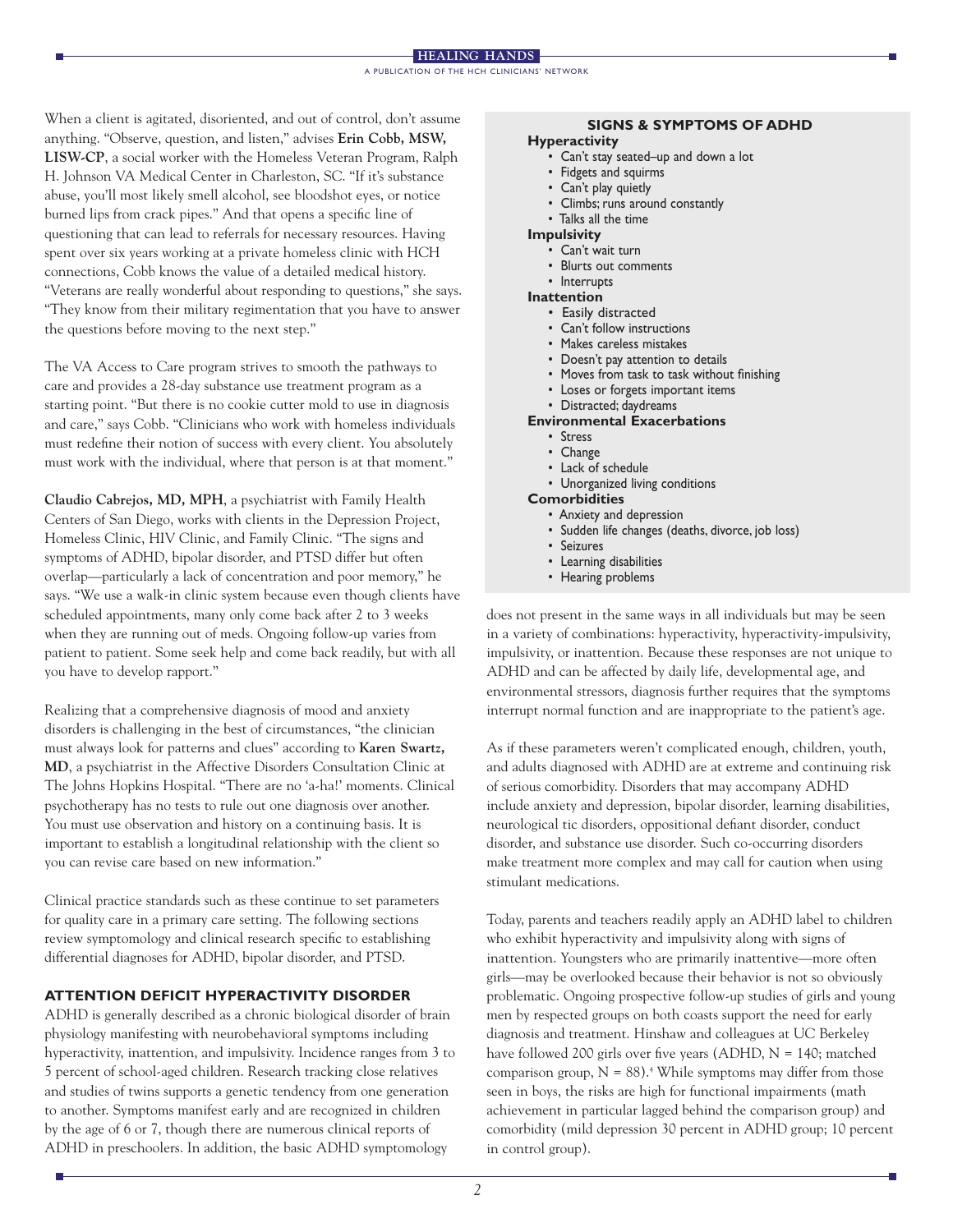Biederman and associates at Massachusetts General Hospital similarly found that "by young adulthood, ADHD youth were at high risk for a wide range of adverse psychiatric outcomes including markedly elevated rates of antisocial, addictive, mood, and anxiety disorder . . . , [again pointing] to high morbidity associated with ADHD across the life cycle." 5

Wilens, Biederman, and Spencer, treating patients with ADHD and comorbid substance use and bipolar disorders at Mass General and Harvard, reported ADHD as often chronic into adulthood and requiring pharmacotherapy including stimulants, antidepressants, and antihypertensives across the life span.<sup>6</sup> Kessler and associates have shown that adult ADHD symptoms tend to be more varied and often coexist with mental, emotional, and substance use disorders.7 Pliszka's group recently substantiated difficulty with response inhibition through neuroimaging research conducted with individuals with ADHD who were treatment-naïve and healthy comparison subjects.<sup>8</sup>

Not all clinicians, however, are convinced that ADHD is so pervasive. Dr. Cabrejos in San Diego thinks ADHD is over diagnosed in adults. A review article by Lydia Furman, MD, at Case Western Reserve University School of Medicine systematically questions the validity of an ADHD diagnosis as either a disease or a neurobehavioral condition.9 In her summary, she calls ADHD "a collection of symptoms . . . without a diagnostic test to confirm diagnosis" and cites the "extraordinary societal and financial pressures that lead to the diagnosis." She is particularly concerned with the therapeutic trials of stimulant medications for ADHD in general and for toddlers in particular. Of interest to the primary care provider, she says: ". . . symptoms of hyperactivity, inattention, and impulsivity might represent a final common pathway for a gamut of emotional, psychologic, and/or learning problems. Clinical experience and case studies reveal that other problems—for example, occult mental retardation, hypervigilance owing to fear or stress, and ongoing or past abuse—can masquerade as ADHD."

Or perhaps this is a question of semantics. **Susan Montauk, MD**, professor of Clinical Family Medicine at the University of Cincinnati and medical director of The Affinity Center for ten years, has focused on ADHD in private practice, homeless clinics, and work and resident training in the homeless van program. She says, "the literature tells us—based on the current DSM, which is close to 10 years old—that the overlap for ADHD and bipolar is 60 to 90 percent. Today the diagnostic criteria for bipolar are much broader, so the overlap is undoubtedly much greater. . . . [ADHD, bipolar disorder, and PTSD] should all be labeled neuropsychiatric medical disorders."

Medications have been used for decades to treat ADHD. The American Academy of Pediatrics suggests the following guidelines for treatment of children meeting diagnostic criteria:<sup>10</sup>

- Set specific, appropriate target goals to guide therapy.
- Start medication and/or behavior therapy.
- Evaluate the original diagnosis if treatment does not meet target goals.
- Consider other possible conditions and how well the treatment plan has been implemented.
- Implement follow-up to regularly reassess target goals, results, and any side effects of medications.
- Gather information from parents, teachers, and the child.

Behavioral interventions generally focus on organization skills that include setting a schedule with the same daily routine from wake-up time to bedtime with intervals for homework, playtime, and outdoor recreation. A place for everyday items such as clothing, backpacks, and school supplies should be established. The use of notebook organizers, writing down assignments, and bringing home books necessary for homework should be stressed. In addition, children with ADHD need consistent rules along with praise and rewards when they succeed. Psychotherapy and social skills training to help the child improve behaviors are also recommended interventions.

Teens and adults will benefit from these same interventions. Symptoms of ADHD can be especially difficult during the teen years when the intersection of impulsivity with peer pressure and the need to think through and make good choices become more important (i.e., wearing seat belts when driving, not exceeding the speed limit).

# **BIPOLAR DISORDER**

The National Institute of Mental Health estimates 2 million adults (1 percent of the population, age 18 and older) as having bipolar disorder.<sup>11</sup> Characterized by dramatic mood swings, bipolar disorder produces severe changes in energy level and behavior. People with this disorder cycle through episodes of mania and depression. Symptoms range from severe depression at one end of the spectrum to severe mania on the other end, with mild to moderate levels of each of these conditions in between. In some instances, individuals experience a mixed bipolar state when symptoms of depression and mania occur together.

Generally, a manic episode is diagnosed when an elevated mood is present for over one week with three or more symptoms throughout each day. If the mood is irritable, four or more symptoms should be present. A depressive episode is diagnosed when five or more symptoms occur daily over a two-week period. Typically these episodes recur across the life span. Most people with bipolar disorder are free of symptoms between episodes; however, up to a third of patients may have residual symptoms, and a small percentage experience intractable symptoms despite treatment.<sup>11</sup>

Sometimes individuals with bipolar disorder appear to have symptoms outside the classic diagnostic categories (bipolar I, bipolar II, and cyclothymia), such as impulsive behavior or substance use disorders. Hirschfeld and colleagues describe these patients as having bipolar disorder "not otherwise specified." When this group is added to those meeting classic diagnostic criteria, the incidence of the combined bipolar spectrum disorder rises to between 2.6 and 6.5 percent of the population. Because the variety of symptoms seen in bipolar spectrum disorder often lead to misdiagnosis, these authors developed and validated a brief and easy-to-use screening tool: the Mood Disorder Questionnaire<sup>12</sup> (see source article or contact Eli Lilly and Co. for a free clinician's poster in Spanish and English).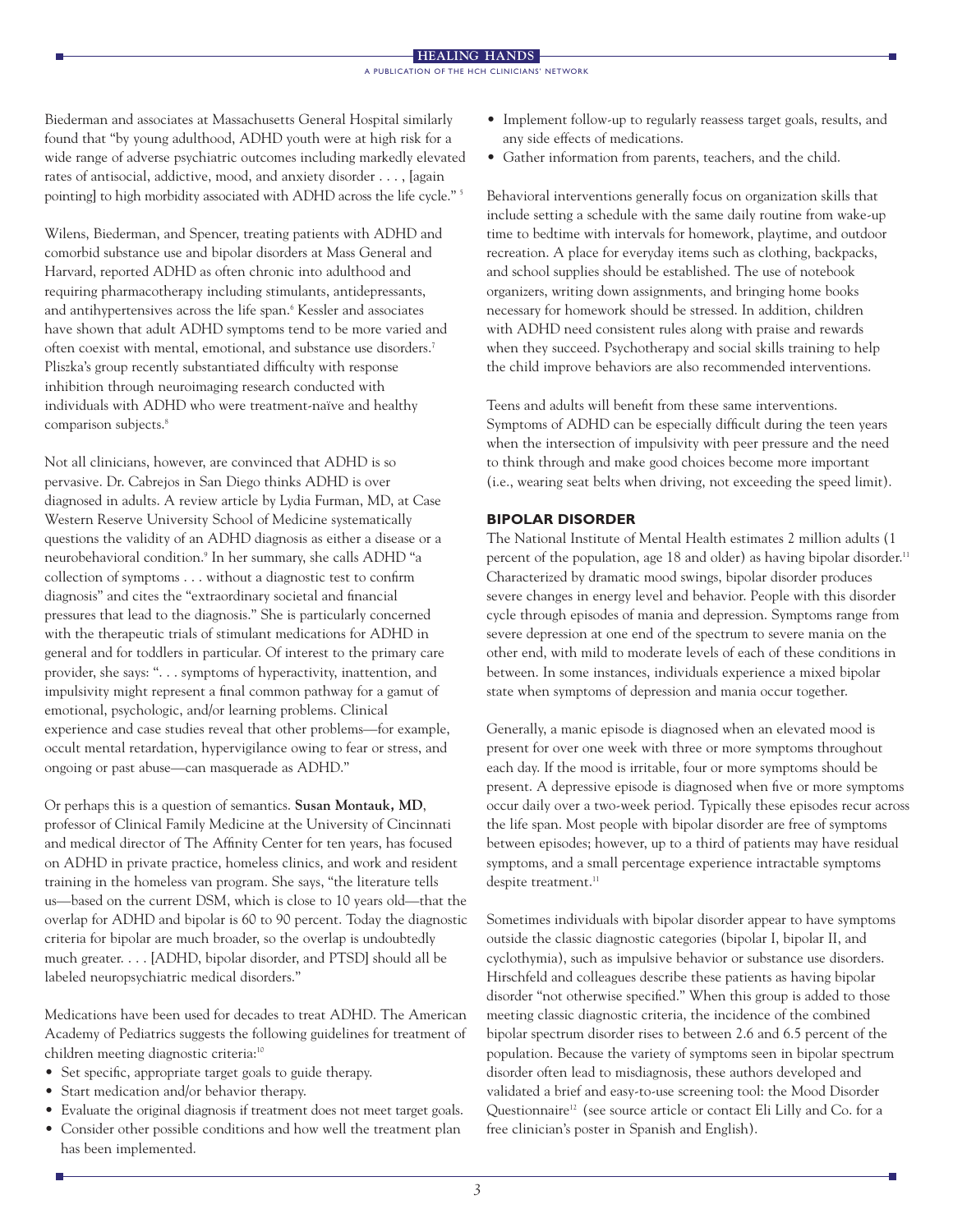Dr. Montauk recommends this questionnaire as a great starting place for patient assessment. Clients can answer questions in 10 minutes and then discuss them with a clinician. It is available on the health van and used as a teaching tool with residents. Clear but careful communication with clients is key. "When you change the terms it sometimes takes away the fear and stigma—bipolar still has the manic/depressive psychosis image and that means CRAZY."

"For instance, sleep almost always plays a major role in all three disorders—ADHD, bipolar, and PTSD," adds Montauk. "Listen to what bothers these folks. Sleep differences can tell us a bunch. Ask 'What was the longest time you were ever up (awake) without sleep and not on drugs?' Then get the client to elaborate and talk about it. If being up for days has been a problem, you are often hearing about hypomania or mania. With PTSD, nightmares promote a fear of going to sleep, which is much different than being unable to get to sleep because your thoughts are racing. Those with anxiety-induced racing thoughts dwell on things that worry them while those with ADHD may find themselves unable to stop thinking about all sorts of things, positive and negative. Often, the racing thoughts of bipolar insomnia seem to layer on top of each other."

In general, Dr. Montauk finds that "if you can help the patient get sleep, their disorders improve a lot and become part of the cure, even in mood disorders. Insomnia can be the trigger that sets an episode off. But safety is very important here because a homeless patient must be able to wake up in a dangerous situation." When respite care sites are available and clients are willing to use them, the sleeplessness cycle is more readily broken.

As with most neurobiological conditions, science can offer only partial answers to the causative riddle. While the condition clearly runs in families, specific genes for bipolar disorder have not been confirmed. Studies of adult monozygotic twins show a 60 percent variance in bipolar disorder attributable to genetic factors and research in pediatric-onset points to a stronger association with prevalence among relatives.<sup>13</sup> Neuroimaging remains an investigative rather than a diagnostic tool here as in ADHD, but recent preliminary evidence from longitudinal analysis supports the presence of decreased amygdala volumes in adolescent and young adult patients with bipolar disorder.<sup>14</sup>

Because complex pharmacotherapy is the mainstay of care, both the literature and clinicians interviewed emphasized the importance of referring ongoing medical treatment to practitioners skilled in the management of bipolar disorder. Often monotherapy is insufficient, and the cycling from mania to depression along with other comorbid conditions may disrupt the care plan.

Responding to the need for evidence-based treatment guidelines for children and adolescents, the Child and Adolescent Bipolar Foundation sponsored Kowatch and colleagues at the Department of Psychiatry, Cincinnati Children's Hospital, to develop recommended practices drawn from clinical studies of children and adults, published case reports, and expert consensus opinion.15 Their findings and treatment suggestions include:

• Episodes of mood lability and irritability are more frequent in children than adults.

# **SIGNS & SYMPTOMS OF BIPOLAR DISORDER**

# **Mania**

- Restlessness; increased energy and activity
- Euphoric or overly good mood
- **Extreme** irritability
- Racing thoughts; talks very fast, jumps from one thought to another
- Can't concentrate; distractible
- Needs little sleep
- Grandiose beliefs about abilities; power
- Poor judgment; spending sprees
- Substance abuse (cocaine, alcohol, sleeping meds)
- Provocative, intrusive, or aggressive behavior
- Denial that anything is wrong

#### **Depression**

- Empty mood with lasting sad and anxious feelings
- Feelings of hopelessness or pessimism
- Feelings of guilt, worthlessness, or helplessness
- Loss of interest or pleasure in activities once enjoyed, including sex
- Decreased energy; fatigue
- Difficulty concentrating, making decisions, remembering
- Restlessness, irritability
- Sleep problems–too much or none at all
- Change in appetite (weight loss or gain)
- Chronic pain not caused by illness or injury
- Thoughts of death or suicide; suicide attempts

### **Environmental Exacerbations**

- Stress
- Change
- Lack of schedule • Unorganized living conditions
- **Comorbidities**

- Abnormal thyroid function • Substance use disorders
- Anxiety disorders; PTSD
- ADHD
- Conduct disorder
- Make sure symptoms are frequent and severe enough to cause disruption in daily living.
- Some symptoms such as irritability are common to a number of disorders.
- Include multiple sources of information (child, parent, school) when formulating diagnosis.
- Always assess for risk of suicide.
- Stabilize bipolar disorder first before treating comorbid disorders.
- When bipolar disorder is stabilized, begin psychoeducation and skill-building exercises to promote continued success in treatment.

# **POST TRAUMATIC STRESS DISORDER**

Anxiety disorders are recognized as the most common mental illness in America, affecting more than 19 million adults each year. PTSD, which is thought to affect over 4 percent of people with anxiety disorders, develops after exposure to any number of violent or traumatic events and is reinforced with each continued exposure. Whether terrorist incidents, natural disasters, combat, serious accidents, or violent personal assaults such as child abuse or rape, individuals who have experienced such stressful events often feel estranged from their environment and support systems and suffer flashbacks and nightmares that interfere with sleep and concentration.<sup>16</sup> In fact, it is not unusual for symptoms of PTSD to appear months or years after the event.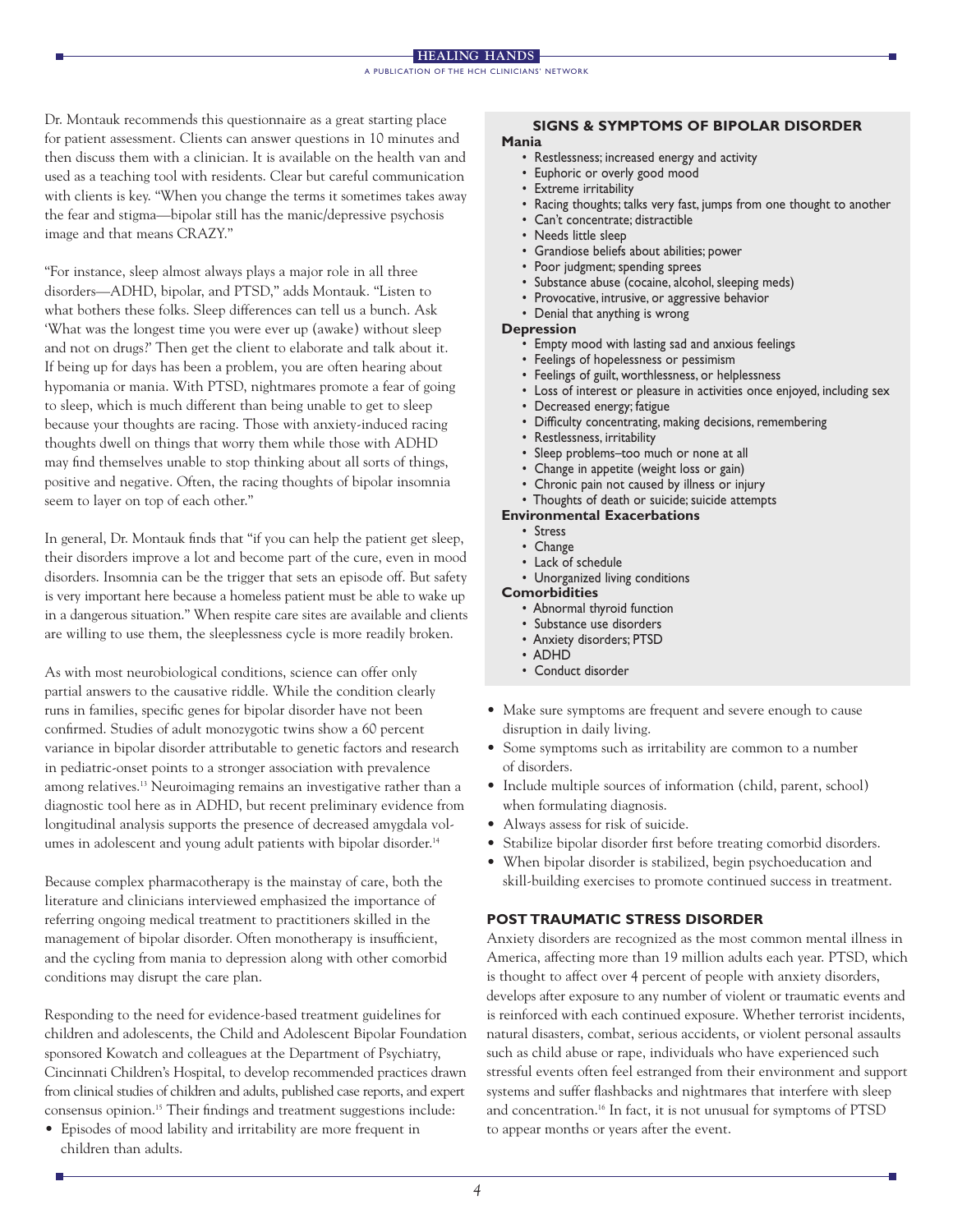Recognizing the prevalence of PTSD, the PATH Program produced a national teleconference in 2003 on "Working with Trauma Survivors Who Are Homeless." Dr. Maxine Harris and Lori Beyer, nationally recognized trauma experts from Community Connections in Washington, DC, provided clear and useful information for clinicians about impact, signs and symptoms, medical treatment, strategies for shelter and street programs, and work with children (see online resources).17

Social workers **Chris Fowley, LCSW**, Rape Crisis Program, and **Lillian Engelson, LCSW**, SRO/Homeless Program, work within the Department of Community Medicine at St. Vincent's Hospital-Manhattan in New York. Chris says, "We see two kinds of trauma: Simple and Complex PTSD. The response to one-time trauma, no matter how horrific, is different from the response to ongoing, dayafter-day trauma. Ongoing trauma, particularly in childhood when perpetrated by a parent or caregiver, often causes overwhelming damage to the child. Almost all clients seen in the SRO/Homeless program have histories of severe and ongoing trauma."

In working with adult homeless women in particular, "a key to beginning treatment is for the primary care provider who first sees the client to understand how sexual and physical trauma are interwoven with other health conditions the client may have," add Fowley and Engelson. "Awareness of how trauma manifests and sensitivity to a client's discomfort disrobing and being touched are as important as hearing and acknowledging what the client says by saying it back to them—for example, 'It's hard to be abused as a kid. How that history affects you today may have something to do with why you are here.'"

Research on interpersonal trauma experienced by severely mentally ill populations continues to show a strong association between trauma, homelessness, and PTSD. Mueser and associates found that homeless women and men with mental illness are at continued risk for trauma; and because PTSD correlates to both mental illness and physical health problems, the authors posit that accurate detection and treatment of PTSD may be critical to reducing distress and improving overall health in such patients.<sup>18</sup>

"While homelessness puts a family and children at higher risk of exposure to dangerous and lethal circumstances, PTSD has more to do with the child's personal experience than with homelessness per se" according to **Cynthia King, MD**, a psychiatrist affiliated with the University of New Mexico and its Young Children's Health Center in Albuquerque. Dr. King specializes in PTSD in children and youth. "ADHD, trauma, and severe anxiety often mimic one another and share many common symptoms," adds King. "With PTSD you have a marker—all was going along well and then BOOM, all is troubled." Dr. King notes that "a child's self-report is very important. Children will generally talk about the trauma if a parent is not involved. The mother's ability to cope is important, as are strong family ties; but children are also individuals and very resilient. The personality a child starts out with can be improved upon or diminished by parents or environmental factors."

The seminal work of Garmezy and Masten on the resilience of children in poverty despite risk and negative life events<sup>19</sup> led to ongoing research

# **SIGNS & SYMPTOMS OF PTSD**

#### **Adults**

- Reliving the trauma through nightmares and flashbacks
- Sleep problems
- Depression
- Anger; rage
- Intense fear
- Feeling detached or numb
- Exaggerated startle response
- Irritable; distracted
- Paranoia
- Hypervigilance
- Difficulty concentrating

#### **Children**

- Disorganized; agitated behavior
- Acting out; aggressiveness
- Learning problems
- Withdrawal; decreased social competencies
- Feelings of guilt, worthlessness, helplessness

# **Environmental Exacerbations**

- Stress
- Confrontation

#### **Comorbidities**

- Depression
- Bipolar disorder
- ADHD
- Obsessive compulsive behaviors
- Substance use disorders
- Conduct disorder
- Heart disease, high blood pressure, migraine
- Ongoing chronic disease: cancer, diabetes

by Caspi and Moffitt demonstrating genetic-environmental interactions that help explain differences in individual responses to trauma. Kaufman and colleagues carried this work further by exploring the effect of mitigating factors in abused children's lives.<sup>20</sup>

Veterans are another group that is greatly affected by PTSD. Erin Cobb at the Homeless VA Program in Charleston works mainly with veterans seeking treatment for substance abuse, which may mask PTSD. The majority of clients she sees are from past conflicts, roughly 70 percent from the Vietnam era. There aren't many vets of current wars in Cobb's program, probably because the VA is actively reaching out to returning soldiers in new ways to make sure they have a successful transition back into civilian life.

Research in 2004 by Hoge and colleagues at the Walter Reed Army Institute reports that Army and Marine Corps in Iraq and Afghanistan have been at significant risk of mental health problems and on return found barriers to receiving mental health services.<sup>21</sup> In a recent report to Congress, the Government Accountability Office tracked treatment and referrals as well as new, post-deployment health assessments—particularly for PTSD—administered 90 and 180 days after return from combat.<sup>16</sup>

For more information about PTSD and the other behavioral health disorders discussed in this article, readers are encouraged to consult the resources listed below and the National Guideline Clearinghouse, where a number of clinical practice guidelines are available: http://www.guideline.gov **■**